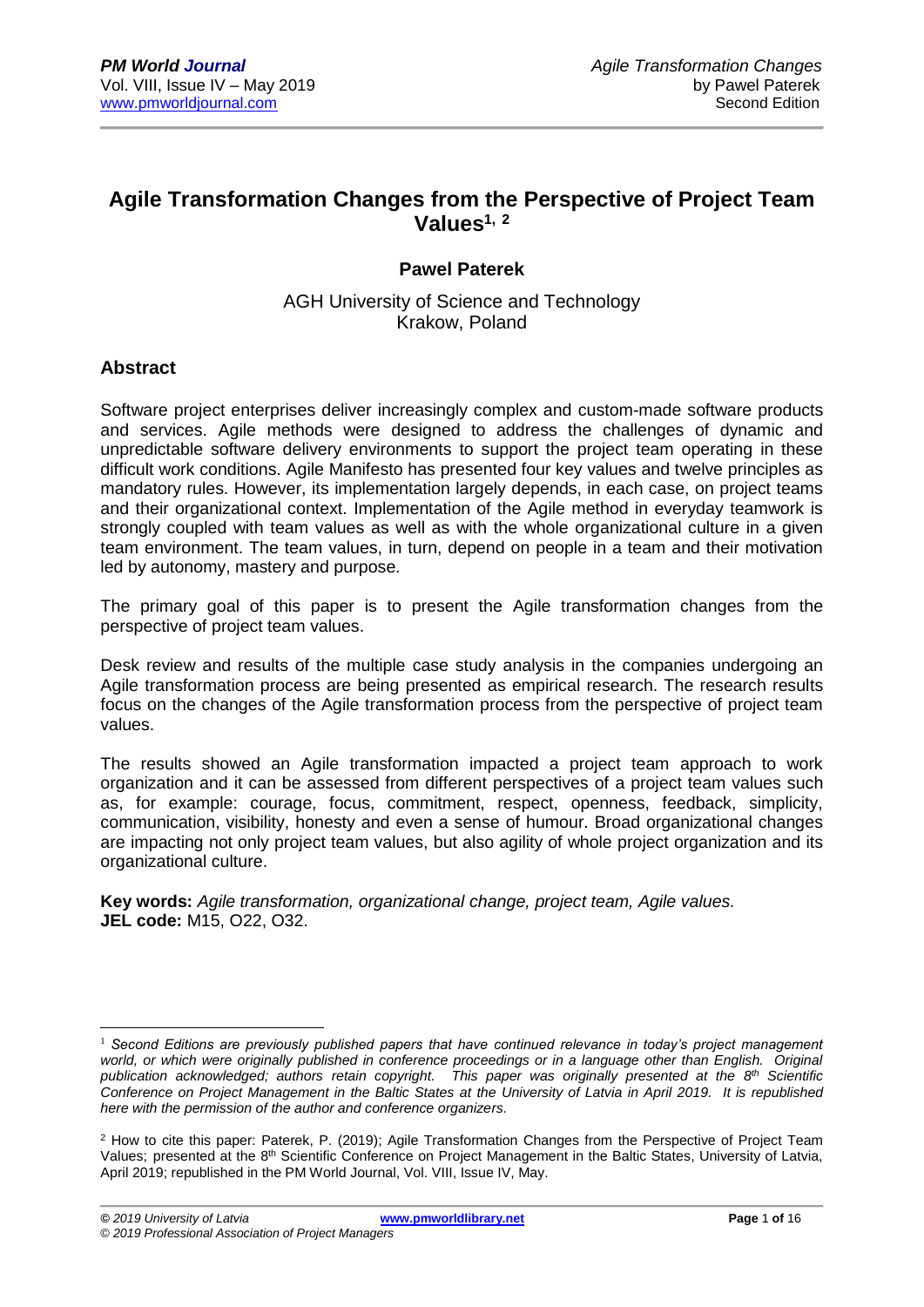## **Introduction**

Digital transformation of our life results in a rapidly growing number of IT/ICT programs and projects delivering advanced and innovative business services or products to customers and users. As the complexity, customization and rapid response expectations are constantly increasing, there is a need to search for more effective way of the project team and project organization management. The Agile project management is one of the possible responses addressing market demand and market competition, thus its popularity has arisen with a number of large-scale organizational changes through the process called Agile transformation (Gandomani, Nafchi, 2015; Dikert et al., 2016; Hoda, Noble, 2017; Denning, 2018a; 2018c).

The research results, conclusions and recommendation presented in this paper may be of value for both academics interested in Agile research studies, as well as for organization leaders who are planning or executing Agile transformation process and therefore seeking its optimization or efficiency improvements.

The primary goal of the empirical research in this paper is to respond to the research question about Agile transformation changes impacting the daily work and routines of a project team and project organization from the perspective of project team values. The empirical research results complement a review of literature on large software project organizations delivering innovative and advanced IT and ICT products and services with an Agile project management approach. The research results showed that communication and self-organization of multidisciplinary and autonomous project team are the key changes from the perspective of project team values while the most desirable team values include: feedback, commitment, respect and openness.

A literature review and an illustrative and explanatory multiple case study analysis was used as research methods. The main limitation is the web source of the majority of acquired multiple case studies, cluttered by much information deprived of any added value from the research study perspective. The second limitation comes with a number of successful cases of the Agile transformation process with very limited information about the obstacles and issues faced on the road. The future research directions can repeat the same or similar multiple case study analysis as well as quantify the measurement of capacity for agility for a non-biased Agile transformation process assessment.

The structure of the paper is as follows: the first part discusses research results and the second part contains conclusions, proposals and recommendations. The first main chapter is also divided into subchapters presenting: a review of the literature, the methodological approach, the empirical research results and the final subchapter discusses the research results.

## **Research results and discussion**

#### **Agile transformation changes**

The ability to adapt to unforeseen changes is called agility, and it is the evolution driver of software project organizations in their business strategies (Ganguly et al., 2009). The literature offers many variations of the agility construct analysis depending on the subject of research e.g. production agility, software development agility in the project (Sheffield, Lemétayer, 2013), knowledge management processes in terms of organizational agility (Cegarra-Navarro et al., 2016) or business and operational agility (Denning, 2018c). Here the focus is to stress the agility of a software project organization defined as its capacity to respond quickly to environmental changes and opportunities in the domain of customer responsiveness, operational flexibility and strategic flexibility (Ravichandran, 2018).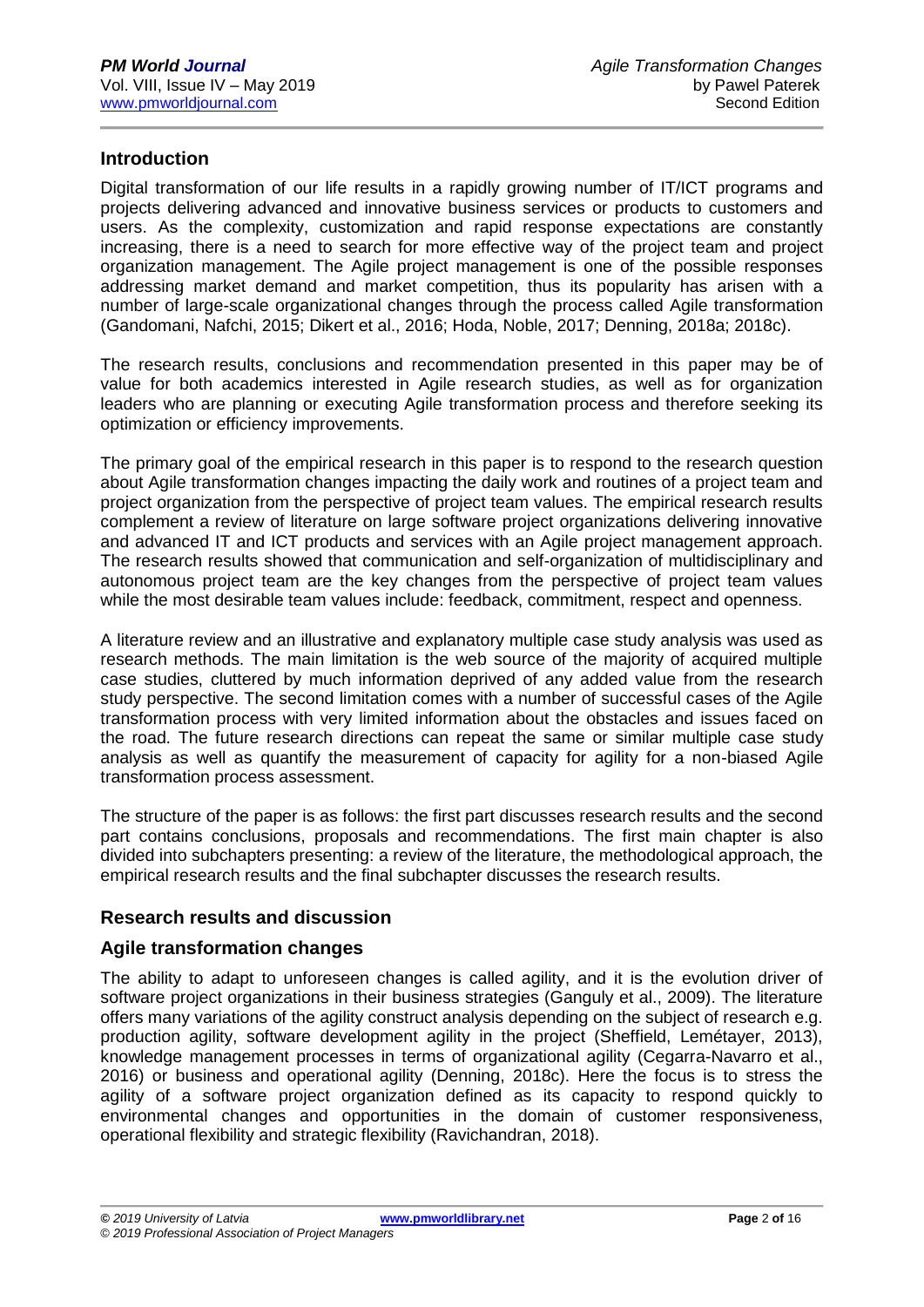The shift from traditional project methodologies to Agile project management methodologies by implementing agility feature in project organization and therefore finally becoming Agile is the ultimate goal of each Agile transformation (Dikert et al., 2016; Denning, 2018a; Gandomani, Nafchi, 2014). Achieving a higher degree of agility means that the whole enterprise can achieve more Agile values and therefore brings the opportunity to improve its position in the rapidly changing and unpredictable marketplace (Gandomani, Nafchi, 2014; Gurd, Ifandoudas, 2014).

The Agile transformation as transition process (Fig. 1) of moving from traditional project and program management methodologies (Kozarkiewicz, 2012; Trocki, 2013; Kisielnicki, 2014) to Agile project methodologies is a complex, unique and evolutionary itself as the scope and scale of organizational changes are very extensive, always requiring synchronization and adoption to the given project organization context (Laanti et al., 2011; Gandomani, Nafchi, 2015; Dikert et al., 2016; Denning, 2018c). The agility as a feature of a project organization adds significantly to complexity as it requires adapting the Agile mindset what it *is much more important than any management methodology itself and only its full adoption may lead to a successful Agile transformation process* (Denning, 2016, p. 13-14).

The Agile transformation process (Fig. 1) requires significant changes at all levels of a project organization (Gandomani, Nafchi, 2015; Denning, 2016; 2018c; Paterek, 2018) with the project team as a central unit and the starting point of all the necessary changes (Gandomani, Nafchi, 2016; Denning, 2018a; 2018b). There are a limited number of comprehensive research papers devoted to the Agile transformation model at the organizational level coming from software development practice (Gandomani, Nafchi, 2015; Solinski, Petersen, 2016; Hoda, Noble, 2017; Paterek, 2017a). The Agile transition process is impacted by the number of unique issues, barriers and challenges (Dikert et al., 2016; Denning, 2016; 2018c; Paterek, 2017a) requiring a lot of long-term investment and collaboration across a variety of business units at all levels of project organization (Gandomani, Nafchi, 2015; Dikert et al., 2016; Hoda, Noble, 2017).



Fig. 1. **The Agile transformation process** *Source: P. Paterek (2018, p. 263)*

The software project team adopting a new Agile approach to work in terms of its daily routines and activities is affected by a number of significant changes, in particular in project management processes (Cabała, 2016), practices and methods (Trocki, 2013; Kisielnicki, 2014) by shifting from its long-term execution to its short-term execution and incrementally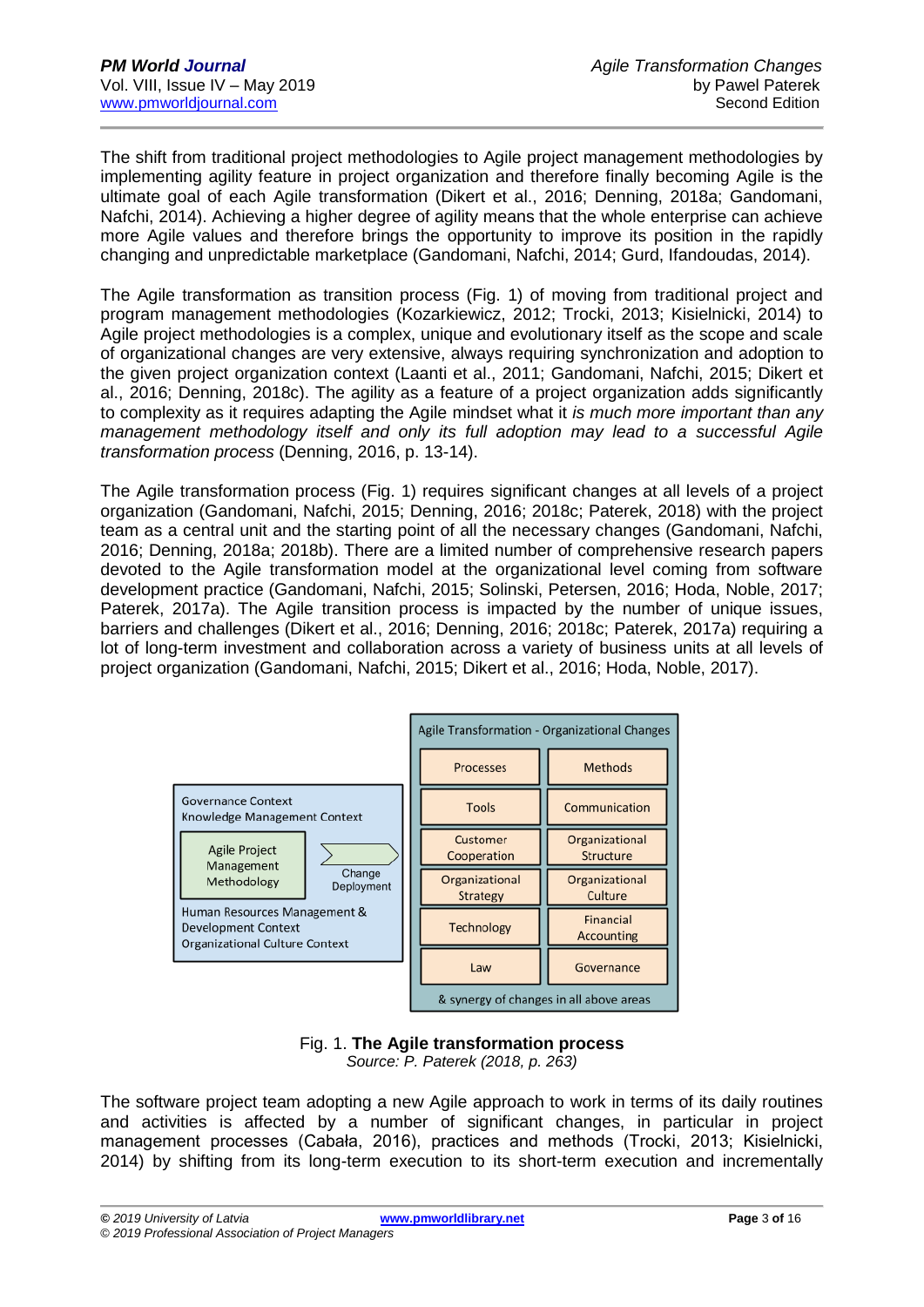adapted to each subsequent iteration (Solinski, Petersen, 2016; Hoda, Noble, 2017); new technologies and tools (e.g. JIRA, VersionOne) supporting these methods (Paasivaara, Lassenius, 2014); a new way of direct and frequent communication in the team, within the project organization as well as with customers or its representatives (Gandomani, Nafchi, 2015; 2016; Denning, 2018a); organizational structure, strategy and culture (Panasiewicz, 2013; Paterek, 2016; Jovanović et al., 2017; Wirkus, Zejer, 2017) adapted to self-organized and autonomous project team management with a focus on Agile Manifesto values and principles; short-term budgeting and financial accounting (Paterek, 2017a); contracts, law and legislation aspects, in particular these regarding management decisions in public and government organizations (Mergel, 2016; Bojar et al., 2018).

The project team Agile transition process (Jovanović et al., 2017; Denning, 2018a; 2018b) is also specific for each individual context of the project organization (Cabała, 2016; Hofman, 2018). The most important contextual enablers of the Agile transition process from the project team and project organization perspective are: knowledge management processes and training (Spałek, 2013; Wyrozębski; 2014; Gandomani, Nafchi, 2016; Paterek, 2017b), human resources management and development (Dikert et al., 2016; Denning, 2018b), organizational culture (Paterek, 2016; Solinski, Petersen, 2016; Hoda, Noble, 2017) and governance of the entire project organization in all its aspects not only from project management methodology (Kuura, Blackburn, Lundin, 2014; Joslin, Müller, 2016).

The Agile transformation process is complex due to scaling required in large organizations as it often faces barriers and limitations when integrating with the existing project team's (Gregory et al., 2016) and the organization's governance, subjective measurement of its results (Gandomani, Nafchi, 2014) and very long period of its deployment (Laanti et al., 2011; Denning, 2016; Dikert et al., 2016). However, the results of investment and troubleshooting of these problems are rewarded by an Agile organization that is capable of delivering an instant, intimate, frictionless value on a large scale (Denning, 2018a), including a value for satisfied teams and their members (Laanti et al., 2011).

#### **Project team values**

Project management practice offers many different perspectives on Agile project team values that mature team should follow as the Agile mindset is needed for constant and continuous improvement of its performance. The first and the most popular one is coming from the Scrum Guide (Schwaber, Sutherland, 2017) and it is made up of five core values: courage, focus, commitment, respect and openness which, in turn, are based on three pillars of empiricism: transparency, inspection and adaptation (Scrum.org, 2019):

- **Courage** means the team members are able to do the right things and work on even the most complicated problems to solve it;
- **Focus** denotes that the whole team is doing sprint planned activities aimed to accomplish the sprint goal at the end of the iteration;
- **Commitment** is coupled with focus as all team members personally declare to achieving the sprint goal at the end of the iteration;
- **Respect** means all team members are equally important and respect each other independence and capability in terms of knowledge, experience and skills;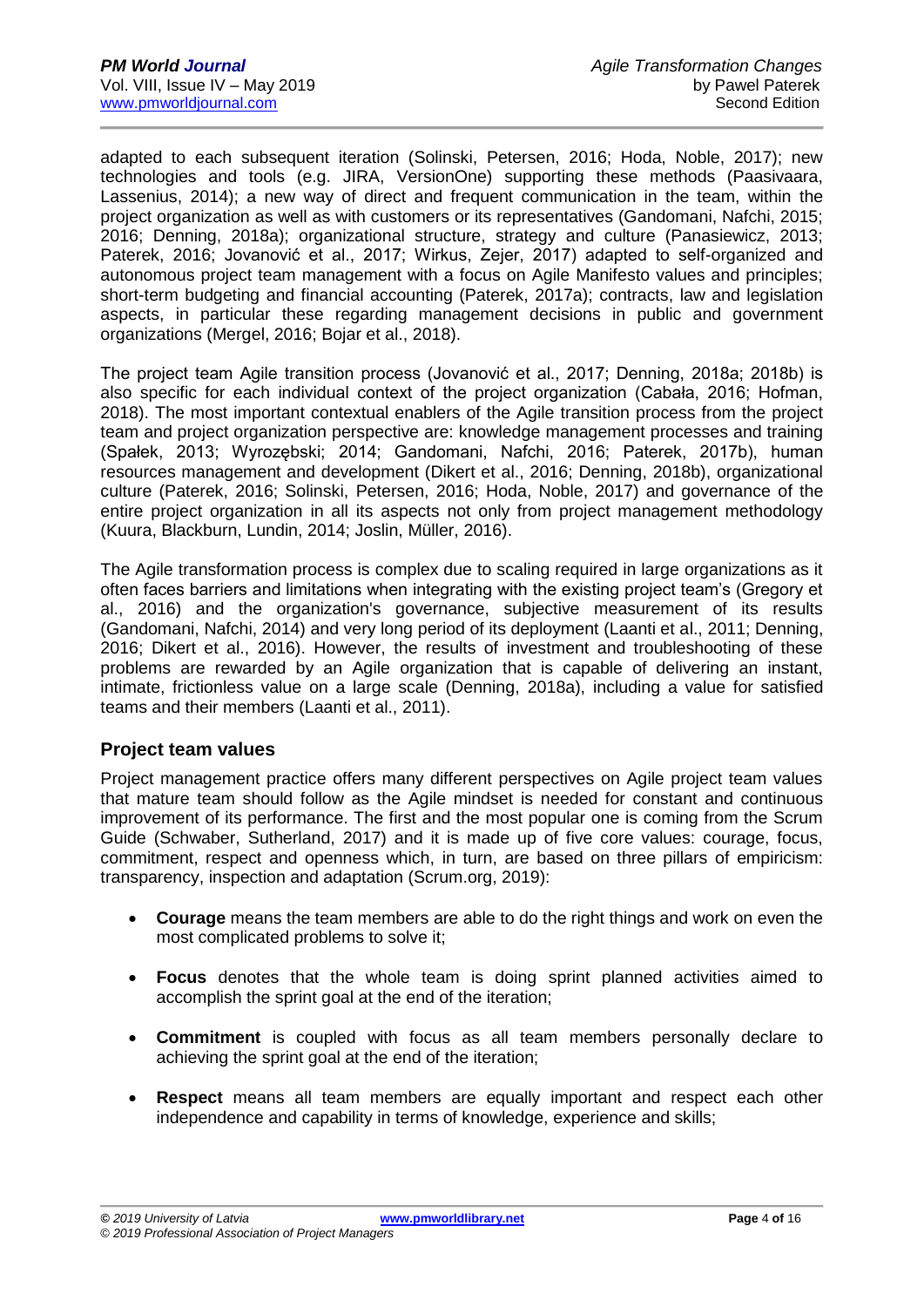• **Openness** is an attitude of the team to be willing to hear and collaborate with each other team member as well as with customer or other stakeholders.

On the top of above five, some of the practitioners expose the additional ones, which are:

- **Visibility** (transparency) which is the availability of an actual state of product development to all interested stakeholders; however, the details are still in team ownership;
- **Humour**, as it is assumed that everyone is always doing the best he/she can, everyone needs the sense of humour related to laugh or cry;
- **Proactivity** is simply being responsible for our decisions (Covey, 1989) and guide decisions by our values, carefully selected and internalized;
- **Honesty** to yourself and each other;
- **Empathy** understood as really knowing each other, encourages helping each other, develops respect and common goals with other team members;
- **Creativity** means to be open to new ideas, creative problem solving, build on other's ideas, navigate future challenges;
- **Fun**, in other words, means people can be themselves in a given team, they can be relaxed, enjoy their work, have job satisfaction, build a trust;
- Team Collaboration; Accountability; Quality; Energy; Passion; Technical Competency (Craftsmanship).

The second one set is coming from XP (eXtreme Programming) core values (Beck, 1999):

- **Communication** should be verbal and direct as much as it is possible in order to faster establish expectations, requirements, solutions, goals and vision related to the developed product;
- **Simplicity** means to deliver the simplest solution first and refactor it later according to the expectations coming from the feedback loop;
- **Feedback** is about both giving and receiving some kind of assessment or payback information to each other and it creates a mature Agile mindset within the team;
- **Courage** is very similar to Scrum value denoting brave in doing everything to accomplish the planned work as well as to communicate and accept the feedback;
- **Respect** is also very similar to Scrum value means respect for yourself and each other in terms of different levels of knowledge and experience.

Similar to the agility construct, Agile team values are not easy to measure in quantitative terms; however, as the process is empirical, there is a need to create at least some form of a subjective measurement. The success of introducing any Agile initiatives or changes in team behavior or attitude depends on measuring the delivered value or outcome – otherwise, it is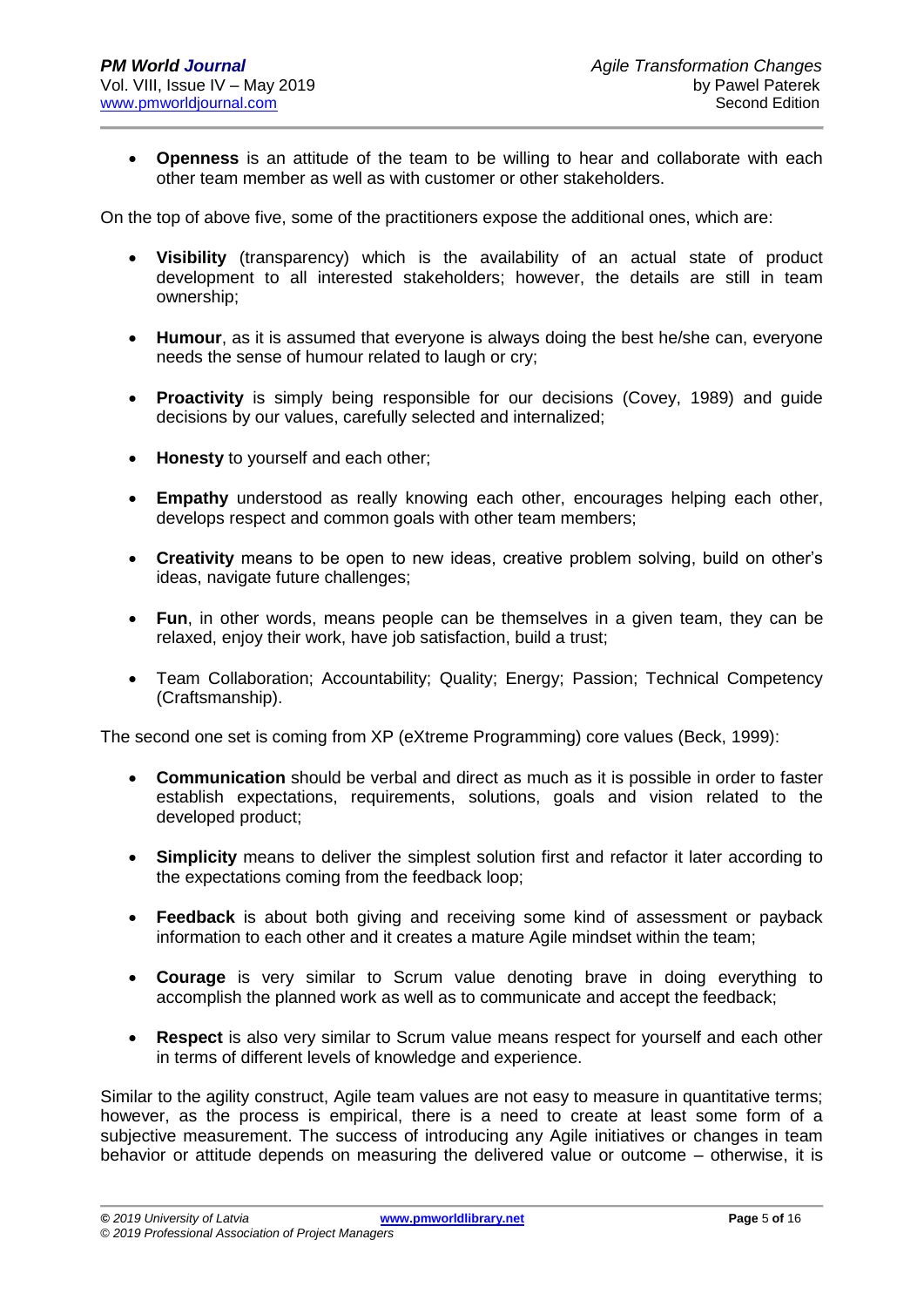nothing more than intuition and assumption (Scrum.org, 2018). Evidence-based management allows for converting the principles based on the best evidence into organizational practices or conscious organizational decisions by using social science and organizational research (Rousseau, 2006). The empirical process requires assessing every proposed change in terms of the evidence of its efficacy and even if an experiment fails, it is important to learn a lesson from it (Pfeffer, Sutton, 2006). The Evidence-Based Management (EBM) is an approach proposed by Scrum.org (2018) in order to quantify the value delivered to the customer as the evidence of organizational agility based on empirical evidence, logic and insight, including the measure of employee satisfaction with an indicator used in the process.

### **Methodology approach**

The main goal of the empirical research in this paper is to present the Agile transformation changes from the perspective of the project team values. The research population is defined as large software project enterprises adopting or deploying the Agile project management methodology in order to faster deliver new, advanced and innovative business services and products to their customers and users. The majority of analysed Agile transformation cases (> 30%) took place in the software and telecommunication enterprises in large IT/ICT departments or even at the level of whole enterprises.

An illustrative and explanatory multiple case study analysis was applied as a research method (Jemielniak, 2012, p. 14; Kozarkiewicz, 2012, p. 202; Babbie, 2014; p. 324). The primary goal of the multiple case study analysis with the intentional selection was to answer research questions and fill an epistemological gap regarding wide-scale organizational project management changes both in terms of project management methods applied by enterprises as well as changes related how the work of project teams is organised and the values they represent. The research question, however, is limited to the project teams participating in complex IT and ICT program and projects. The triangulation method was applied to strengthen the quality and deliver different perspectives of this empirical research (Jemielniak, 2012, pp. 182-183; Babbie, 2014, p. 121). The triangulation method resulted in multiple case studies sources – different enterprises, consultants and authors as well as with the number of methods applied to gather all of them. Most of the case studies were collected by the search through the existing Internet repository. Documents created by multiple authors and consultants (informant's triangulation) came from 12 consultant groups (source's triangulation). Two case studies came from standardized and unstructured interviews (Jemielniak, 2012; Babbie, 2014) with an experienced Agile coach and the last one comes from the pool of the author's own observations.

The significant limitation of this research study is the web source of the most of multiple case studies. Case studies retrieved from the web documents contain mainly the description of successful transformation processes (probably for the marketing purpose of some consultant) and also provide a very limited number of details important to this research. Discerning interpretation of each case study and the author's experience from practice allows extracting as many details as possible from the context of these descriptions, however, in the same time it can bias to incorrect or subjective author's interpretations. Future research studies may be repeated on the same or similar multiple case studies by several researchers to bring some interesting comparisons and conclusions.

## **Empirical research results**

The empirical research results presented in the paper come as a part of the more comprehensive research study regarding the Agile transformation, partially presented in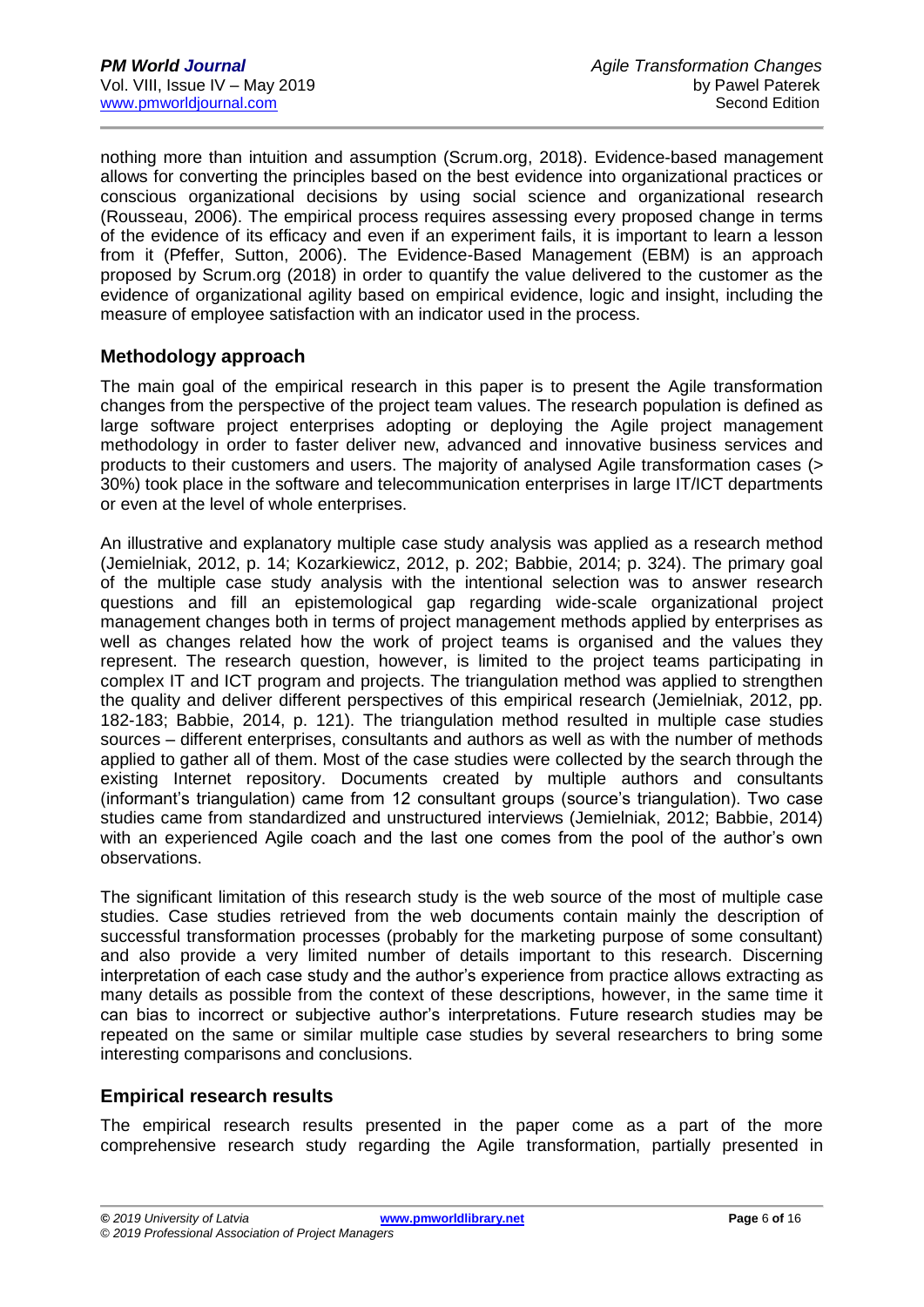previous papers (Paterek, 2017a; 2017b; 2018); however, without the project team's specific changes and conclusions regarding team values.

The most important aspects of presenting results are organizational changes (Fig. 2 and Fig. 3) from the project team's perspective and the impact on their values (Tab. 1) resulting from Agile transformation process deployment or adoption. An individual case study assessment of each organizational change affected daily work of the project team and routines were as follows:

- **Communication** it affected almost all cases (85%) and it has introduced a more direct, face to face communication inside the project team among their members, as well as with outside interfaces – e.g. with other cooperating project teams, with customers and users and with other business units within the project organization;
- **Teams Cooperation & Collaboration** it was a significant factor (71%) as it has introduced a much closer team collaboration than before the transformation process in terms of shared job activities of two or more team members; significantly more tacit knowledge and experience-sharing during daily routines, cutting down the feedback loop and enabling more creativity and experiments;
- **Friendly Work Environment** it was changed in more than half of the cases (53%) by forming constant teams working together through a long period of time which facilitated teamwork and enhanced communication;
- **Self-Organization** it was affected in nearly the half of the analysed cases (47%) as it is not easy to deploy; however, it is necessary to continuously drive the project team to be self-organized and autonomous in order to deliver a product increment on a regular basis;
- **Employees Initiatives & Intrinsic motivation** it was affected in almost half of the analysed cases (45%) and it is probably an indirect effect of a friendly work environment that allowed team members to take new initiatives, commitments, become creative and proud of their performance and the job itself;
- **Multidisciplinary Teams** introduced in a number of project teams; however, it was a complicated challenge for most project organizations as it impacted significantly their organizational structure; introduction of a skill set diversity in project teams allowed for more autonomy and self-organization of the team as well as for more creativity in designing solutions;
- **Customer Cooperation** it was necessary to enhance team communication and collaboration with the customer, either directly (the preferred approach) or indirectly (e.g. with a customer project team representative) to shorten the feedback loop and to reduce product increment delivery time;
- **Business Cooperation & Collaboration** it was changed similarly to cooperation and collaboration with the project team who needed to enhance communication, shortening the feedback loop with other business units of project organization, e.g. these responsible for HRM/HRD, budgeting and accounting, strategic decisions, law and legislation aspects; logistics and marketing;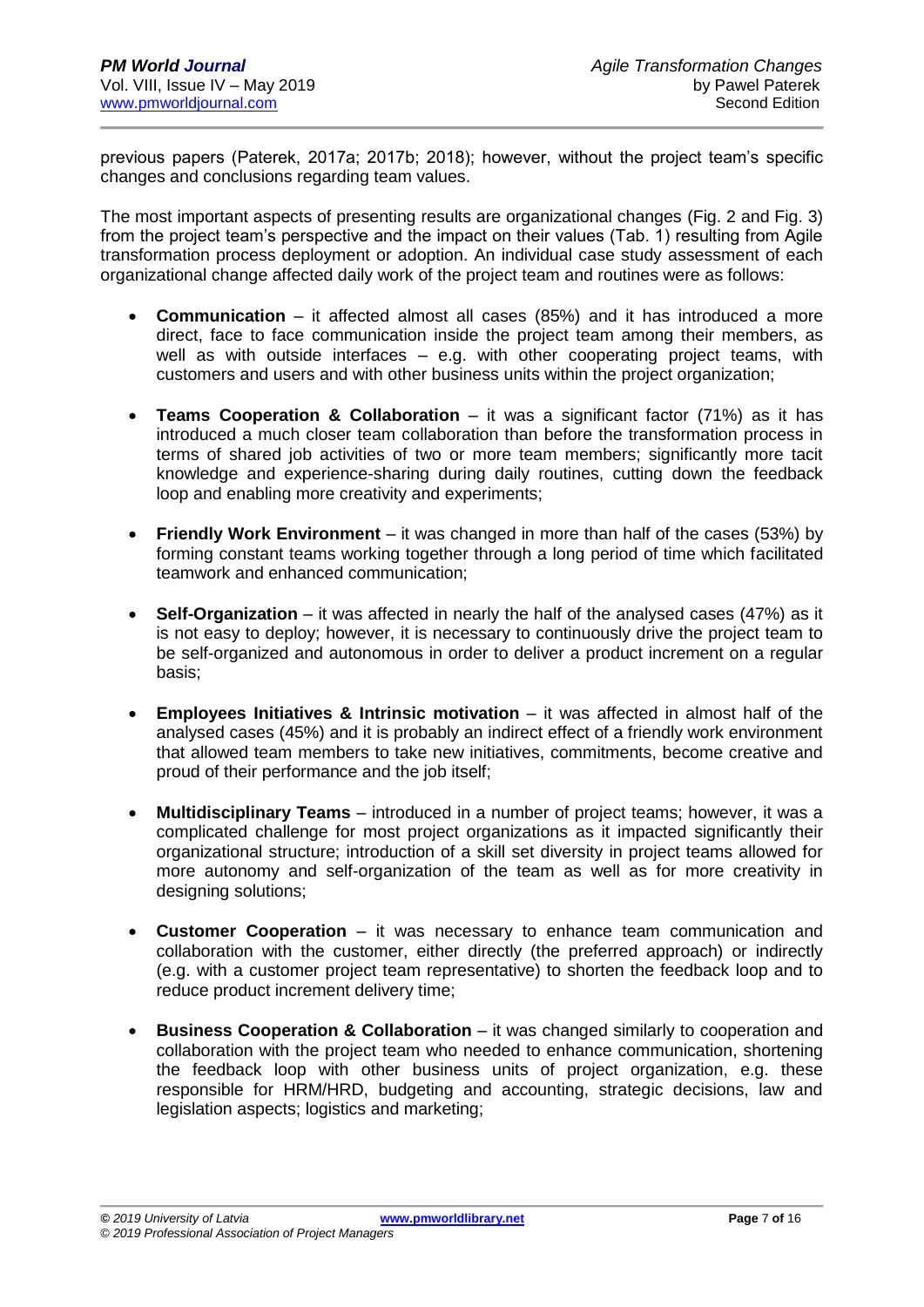Fig. 2 presents the weighted results defined as a percentage share of each organizational change in all the organizational changes identified within the analyzed multiple case studies.



Fig. 2. **Organizational (weighted) changes in the Agile transformation process**  *Source: made by the author*

Fig. 3 presents the same results but from a different (non-weighted) perspective. It indicates a percentage share of each one organizational change in the entire analyzed multiple case studies.



Fig. 3. **Organizational (non-weighted) changes in the Agile transformation process)** *Source: made by the author*

Tab. 1 presents the author's own assessment of the impact of the organizational changes on the project team's values identified during the Agile transformation process deployment based on multiple case study analysis. Changes in the organizational communication affected most (11 out of the total of 15) identified Agile project team values. Feedback and communication values were mostly (by 7 organizational changes) impacted by all the identified organizational changes.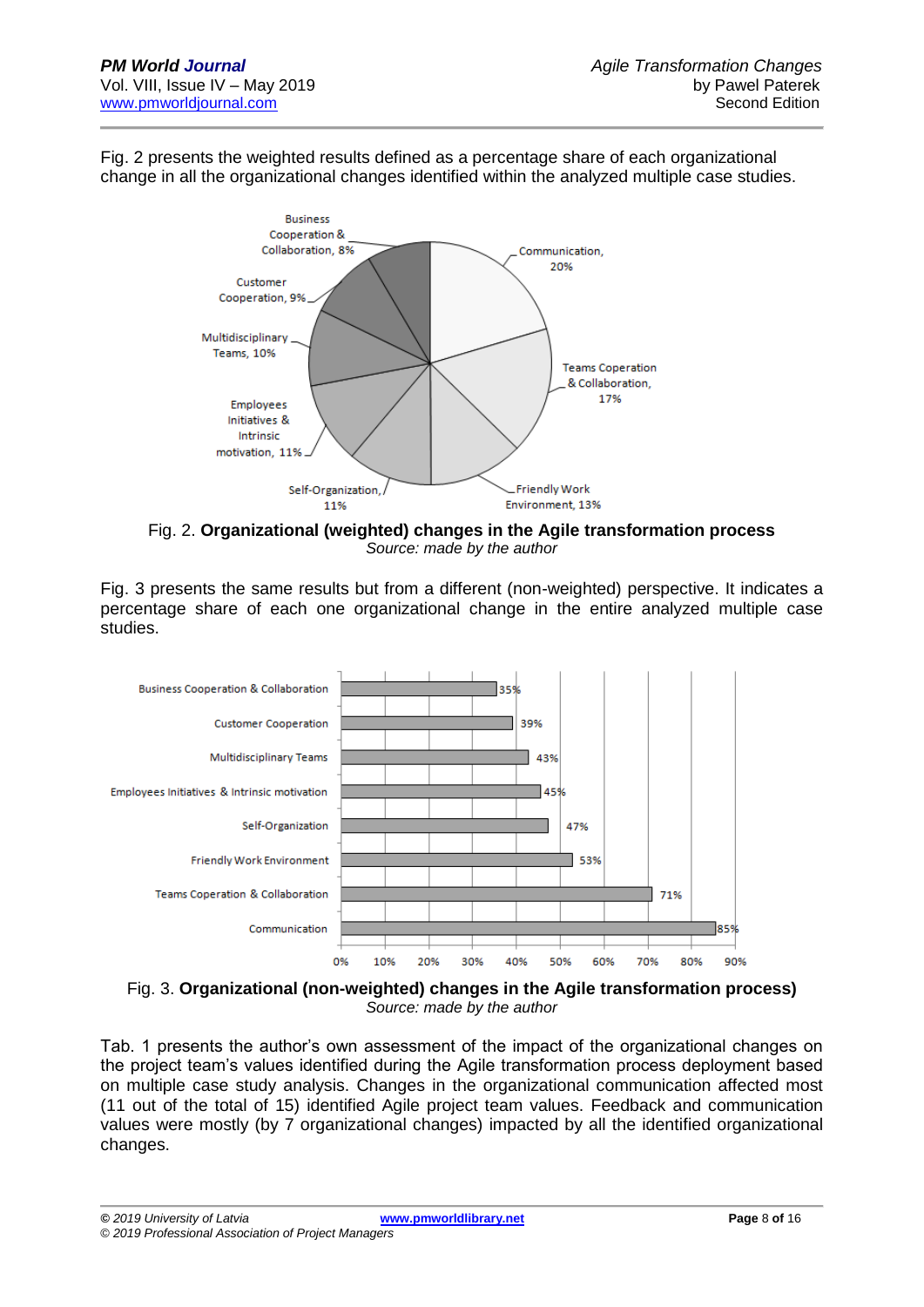|                                                    |         |       |            |         |          |            | values |             |         |         |            |                |               |            |          |
|----------------------------------------------------|---------|-------|------------|---------|----------|------------|--------|-------------|---------|---------|------------|----------------|---------------|------------|----------|
|                                                    | Courage | Focus | Commitment | Respect | Openness | Visibility | Humour | Proactivity | Honesty | Empathy | Creativity | $\mathsf{Fun}$ | Communication | Simplicity | Feedback |
| Communication                                      | X       |       | X          | X       | X        | X          | X      |             | X       | X       | X          |                | X             |            | X        |
| <b>Teams Cooperation</b><br>& Collaboration        | X       | X     |            | X       | X        |            |        |             |         | X       | X          |                | X             |            | X        |
| <b>Friendly Work</b><br>Environment                |         |       |            | X       | X        |            | X      |             | X       | X       |            | X              | X             |            | X        |
| Self-Organization                                  | X       | X     | X          |         |          | X          |        | X           |         |         | X          |                | X             | X          | X        |
| Employees<br>Initiatives & Intrinsic<br>motivation | X       |       | X          |         |          |            |        | X           |         |         | X          | X              |               | X          |          |
| Multidisciplinary<br>Teams                         |         |       | X          | X       | X        | X          |        |             |         |         | X          |                | X             | X          | X        |
| Customer<br>Cooperation                            |         | X     | X          | X       | X        |            |        |             | X       |         |            |                | X             |            | X        |
| <b>Business</b><br>Cooperation &<br>Collaboration  |         | X     | X          | X       | X        | X          |        |             |         |         |            |                | X             |            | X        |

#### Table 1 **Organizational changes in the Agile transformation from the perspective of project team values**

*Source: author's calculations*

Fig. 4 presents an Agile readiness protocol (Panasiewicz, Paterek, 2017) that enables the preliminary assessment of project team and project organization to transformation deployment. This tool provides an assessment of four areas of the project team and project organization management readiness for adopting Agile, namely: governance, human resources management & development, knowledge management and organizational culture. Positive answers to all the readiness protocol questions (Fig. 4) decrease the risk of an unsuccessful or abandoned transition, otherwise there is a risk for superficial deployment – it is "pseudo-Agile" as all artefacts are indicating a new approach, but the Agile mindset is not built in or abandoned deployment – both the old way of governance and the old mindset are maintained (Panasiewicz, Paterek, 2017).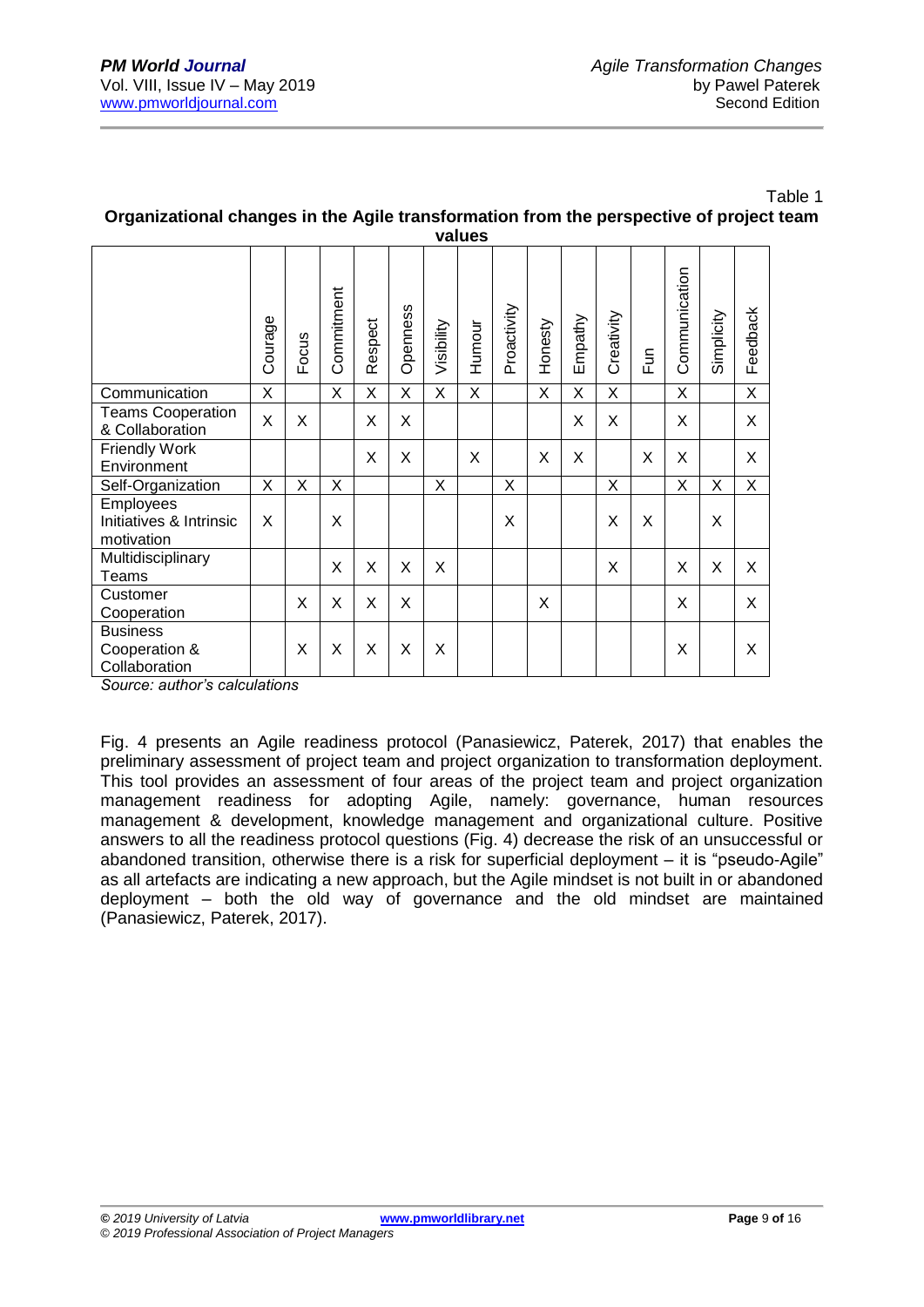

Fig. 4. **Readiness protocol of the Agile transformation deployment** *Source: P. Paterek (2018, p. 265)*

The future research opportunity for the above-described tool is to convert or add the questions that deliver indicators for the quantitative assessment of impact to project team values affected during introducing the Agile transformation team and organizational changes (Tab. 1).

# **Results discussion**

The author's empirical research study presented organizational changes of the Agile transformation impacting the project team as well as a whole project organization (Fig. 2 and Fig. 3) and also the impact of these changes on the project team values (Tab. 1) as a response to the research question of this study.

The first key finding from both perspectives, the organization's method of teamwork as well as Agile team values, is a change in the communication towards close, means more direct, face to face communication, as it enables and enhances cooperation and collaboration within the project team as well as with customers, users, other project teams and business units of a large software project organization (Gandomani, Nafchi, 2015; Dikert et al., 2016; Denning, 2018a; 2018c). The above changes in communication facilitate an increase in nearly all the values identified for the project teams (Tab. 1). The second key finding from both perspectives i.e. from the perspective of project team changes as well as from the project team values' perspective, is the ability of a multidisciplinary project team to self-organize, assuming it possesses a given level of autonomy from its organization (Gandomani, Nafchi, 2015; Dikert et al., 2016; Hoda, Noble, 2017; Denning, 2018a; 2018c). It is crucial for a successful deployment of Agile transformation (Laanti et al., 2011; Solinski, Petersen, 2016) and also for all the team values related to the team focus and commitment to deliver valuable, regular and incremental product deliverables (Tab. 1).

From the perspective of Agile project team values, the key ones are (Tab.1): a feedback loop as it is the driver or enabler of an effective communication inside and outside a project team and three values coming from the Scrum method: commitment, respect and openness, as they allow to integrate and consolidate project team members as a one team responsible and accountable for delivered results and solutions. In order to reach these values in the project team, it is necessary to provide enough leadership support, establish correctly roles and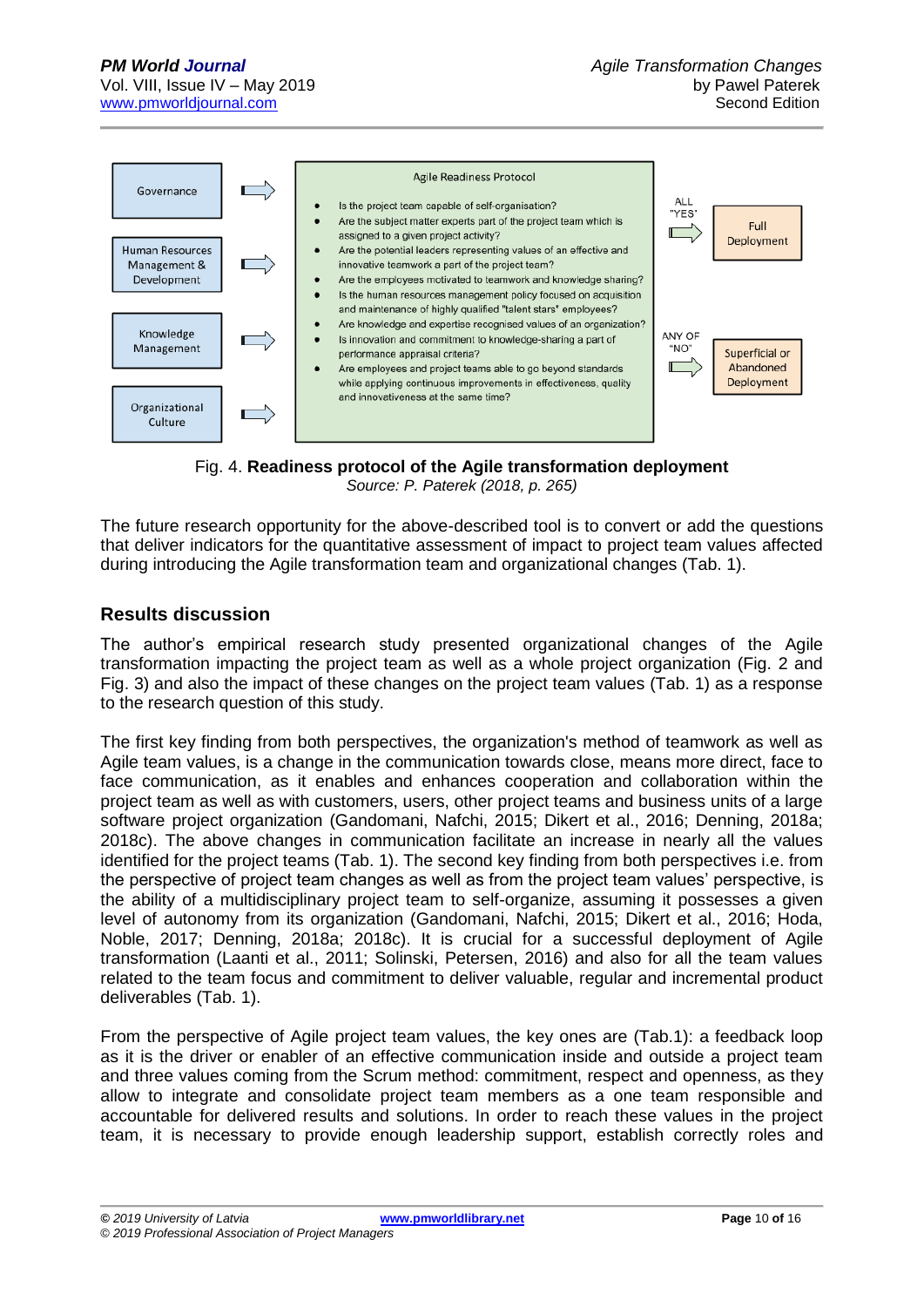responsibilities in the Agile transformation process (Dikert et al., 2016; Gandomani, Nafchi, 2016; Jovanović et al., 2017; Denning, 2018b).

From the holistic and the system perspective approach note that the whole Agile transformation process and identified organizational changes (Fig. 1, Fig. 2) are unique for a given project team and project organization context, in particular in terms of delivery of project team values (Tab. 1) which strongly relate to the Agile mindset in a given project organization (Gandomani, Nafchi, 2014; Denning, 2016; 2018a; Ravichandran, 2018). The most important project team's enablers for Agile transformation changes are related to: human resources management & development (Gandomani, Nafchi, 2016; Denning, 2018b), organizational culture (Gandomani, Nafchi, 2015; Paterek, 2016; Hoda, Noble, 2017), knowledge management (Gandomani, Nafchi, 2016; Paterek, 2016, Paterek, 2017b) and overall project organization governance (Kuura, Blackburn, Lundin, 2014; Gregory et al., 2016; Joslin, Müller, 2016).

The opportunity for future research studies is in the quantitative measurement of the agility degree (Gandomani, Nafchi, 2014) to provide a better assessment of Agile transformation process changes as it is still a more subjective or perceived assessment. Another interesting future research opportunity is a quantitative measurement of team values together with its dynamics, e.g. similar to the Evidence-Based Management (EBM) tool proposed by Scrum.org (2018) or a modified version of Agile Readiness Protocol (Panasiewicz, Paterek, 2017).

### **Conclusions**

The ultimate goal of each Agile transformation is adopting the agility feature in project organization and eventually becoming Agile. Owing to increased agility, a project team as well as a whole project organization, can achieve more Agile values and eventually adopt the Agile mindset.

The following key conclusions are the main research findings:

- 1. The key Agile transformation changes in a large project organization have a significant impact on a daily teamwork and routines and are related to communication and selforganization of a multidisciplinary and autonomous project team.
- 2. The right feedback as well as commitment, respect and openness are the most important Agile project team values coming from the organizational changes introduced by Agile transformation process.
- 3. From the holistic perspective, it is mandatory to investigate, identify and address project team and project organization context in terms of human resources management and development, organizational culture, knowledge management and overall project organization governance in order to adjust Agile transformation changes correctly.

The key proposals and recommendations are as follows:

- 1. As the Agile transformation process is complex and requires a considerable investment of organizational resources it is recommended to investigate, analyse and identify guidelines and practices to address changes related to the project team's communication and self-organization.
- 2. In order to establish a proper Agile mindset in a team or organization, it is recommended to find a quantitative measurement of the degree of agility (e.g. through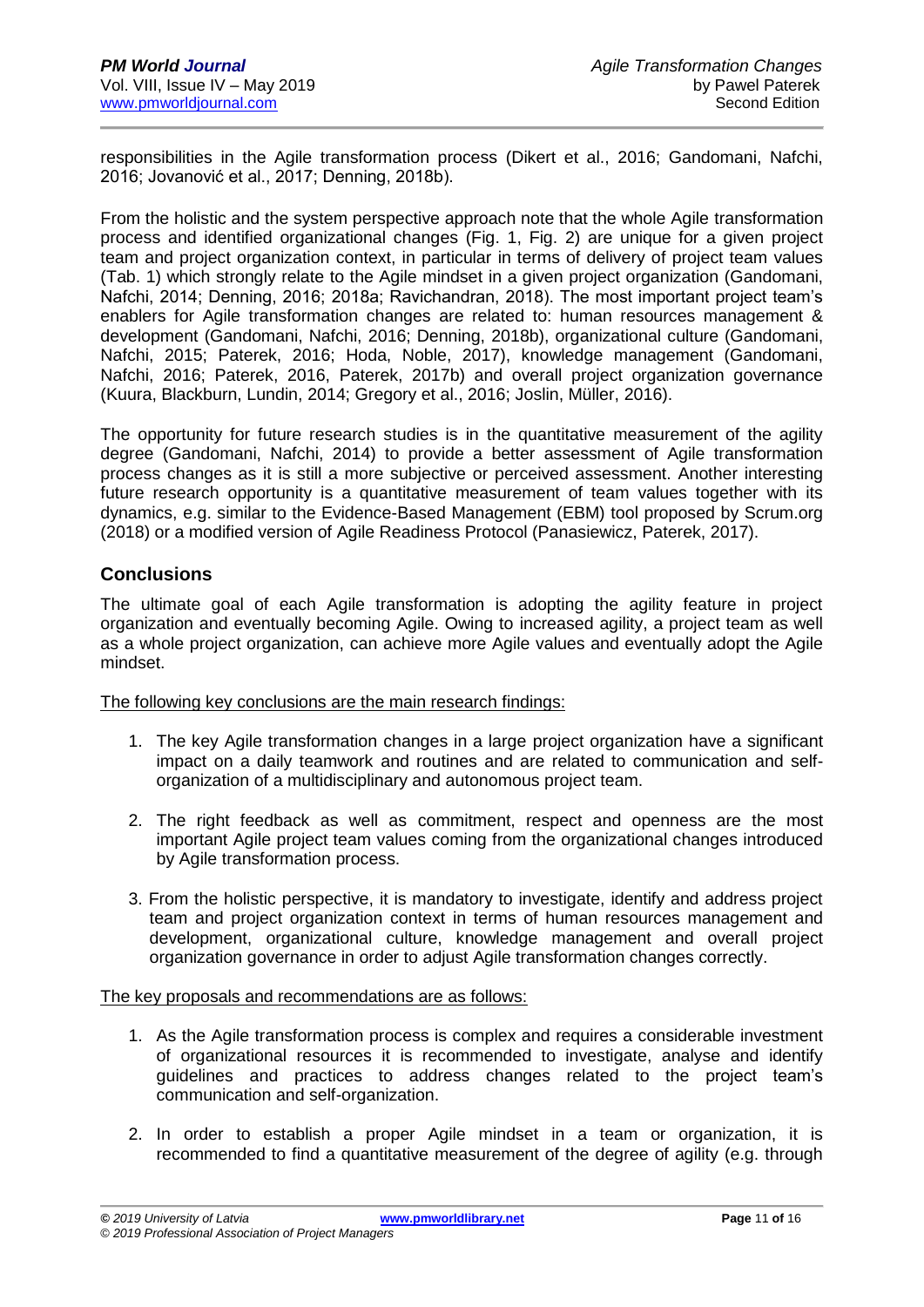assessment of the Agile project team values) and find a way to measure the effectiveness of Agile transformation process changes and its dynamics in a longer timeframe.

3. The Agile transformation process is somehow unique for each team and for each project organization and thus it requires investigating, identifying and addressing project team and project organization contextual enablers, e.g. these related to knowledge management processes or organizational culture challenges.

The modern program and project management remains in need of further comprehensive studies as well as some empirical research in the project management practice as we now live in the era of digital transformation occurring in each area of our life. Agile project management is one of potential responses to the challenges of IT/ICT project management; however, an Agile mindset is not easy to adopt because of to its subjective and imperceptible nature.

## **References**

- Babbie, E., 2014. *The Basics of Social Research*. 6th edition. Belmont, California: Wadsworth Cengage.
- Beck, K., 1999. Embracing Change With Extreme Programming. *IEEE Computer*, 32(10), pp. 70-77.
- Bojar, E., Bojar, M., Bojar, W., 2018. *Prawne aspekty podejmowania decyzji menedżerskich*. Lublin: Politechnika Lubelska.
- Cabała, P. ed., 2016. *Metody doskonalenia procesów zarządzania projektami w organizacji*. Warszawa: Difin.
- Cegarra-Navarro, J.-G., Soto-Acosta, P., Wensley, A.K.P., 2016. Structured knowledge processes and firm performance: The role of organizational agility. *Journal of Business Research*, 69(5), pp. 1544-1549.
- Covey, S.R., 1989. The 7 Habits of Highly Effective People. US, New York: Free Press.
- Denning, S., 2016. Agile's ten implementation challenges. *Strategy & Leadership*, 44(5), pp. 15- 20.

Denning, S., 2018a. Succeeding in an increasingly Agile world. *Strategy & Leadership*, 46(3), pp. 3-9.

Denning, S., 2018b. The emergence of Agile people management. *Strategy & Leadership*, 46(4), pp.3-10.

Denning, S., 2018c. The ten stages of the Agile transformation journey. *Strategy & Leadership*, *in press*.

Dikert, K., Paasivaara, M., Lassenius, C., 2016. Challenges and success factors for large-scale agile transformations: A systematic literature review. *The Journal of Systems and Software*, 119(9), pp. 87-108.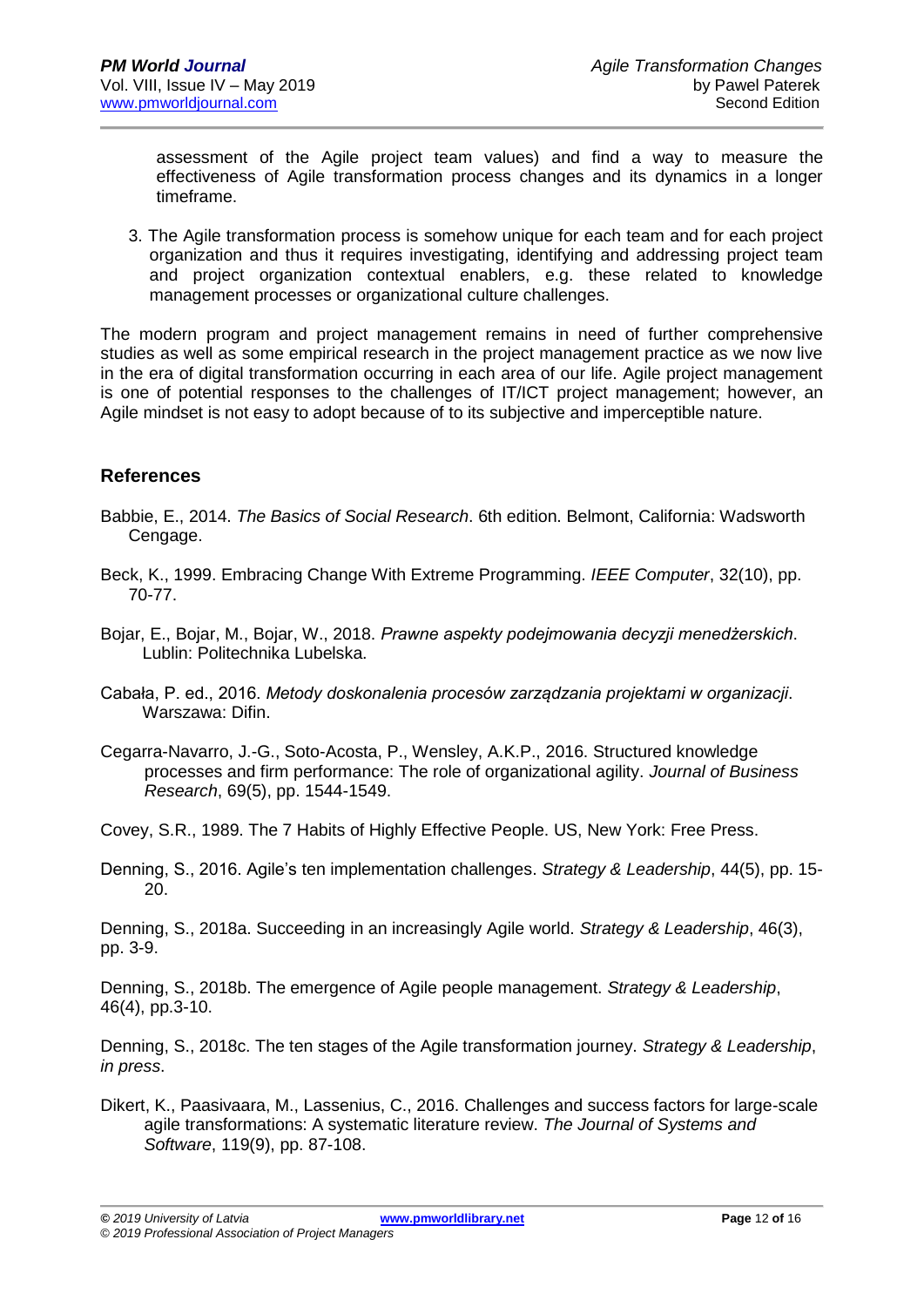- Gandomani, T.J., Nafchi, M.Z., 2014. Agility Assessment Model to Measure Agility Degree of Agile Software Companies. *Indian Journal of Science and Technology*, 7(7), pp. 955-959.
- Gandomani, T.J., Nafchi, M.Z., 2015. An empirically-developed framework for Agile transition and adoption: A Grounded Theory approach. *The Journal of Systems and Software*, 107(9), pp. 204-219.
- Gandomani, T.J., Nafchi, M.Z., 2016. Agile transition and adoption human-related challenges and issues: A Grounded Theory approach. *Computers in Human Behavior*, 62(9), pp. 257-266.
- Ganguly, A., Nilchiani, R., Farr, J.V., 2009. Evaluating agility in corporate enterprises. *International Journal of Production Economics*, 118(2), pp. 410-423.
- Gregory, P., Barroca, L., Sharp, H., Deshpande, A., Taylor, K., 2016. The challenges that challenge: Engaging with agile practitioners' concerns. *Information and Software Technology*, 77(9), pp. 92-104.
- Gurd, B., Ifandoudas, P., 2014. Moving towards agility: the contribution of a modified balanced scorecard system. *Measuring Business Excellence*, 18(2), pp. 1-13.
- Hoda, R., Noble, J., 2017. *Becoming Agile: A Grounded Theory of Agile Transitions in Practice*. In: *Proceedings of 2017 IEEE/ACM 39th International Conference on Software Engineering*. Buenos Aires, Argentina, 20-28 May 2017, pp. 141-151. US, Washington: ACM/IEEE.
- Hofman, M., 2018. Modelowanie uwarunkowań sukcesu przedsiębiorstw zorientowanych projektowo. *Nierówności Społeczne a Wzrost Gospodarczy*, Nr 53, s. 139-149.
- Jemielniak, D. ed., 2012. *Badania jakościowe, Tom 2: Metody i narzędzia.* Warszawa: PWN.
- Joslin, R., Müller, R., 2016. The relationship between project governance and project success. *International Journal of Project Management*, 34(4), pp. 613-626.
- Jovanović, M., Mas, A., Mesquida, A.-L., Lalić, B., 2017. Transition of organizational roles in Agile transformation process: A grounded theory approach. *The Journal of Systems and Software*, 133(11), pp. 174-194.
- Kisielnicki, J., 2014. *Zarządzanie projektami*. Warszawa: Wolters Kluwer.
- Kozarkiewicz, A., 2012. *Zarządzanie portfelami projektów.* Warszawa: PWN.
- Kuura, A., Blackburn, R., Lundin, R., 2014. Entrepreneurship and projects Linking segregated communities. *Scandinavian Journal of Management*, 30(2), pp. 214-230.
- Laanti, M., Salo, O., Abrahamsson, P., 2011. Agile methods rapidly replacing traditional methods at Nokia: A survey of opinions on agile transformation. *Information and Software Technology*, 53(3), pp. 276-290.
- Mergel, I., 2016. Agile innovation management in government: A research agenda. *Government Information Quarterly*, 33(3), pp. 516-523.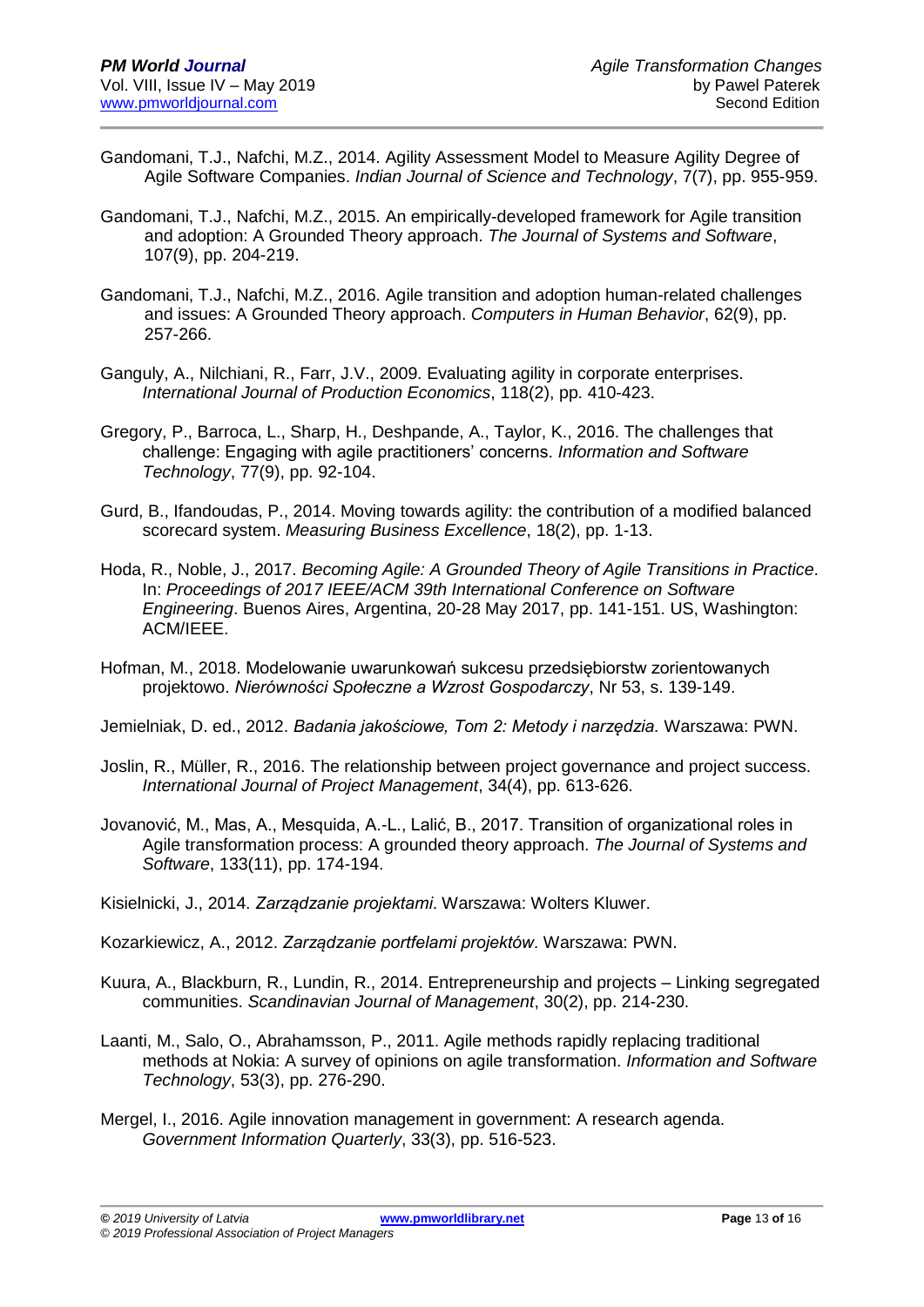- Paasivaara, M., Lassenius, C., 2014. Communities of practice in a large distributed agile software development organization – Case Ericsson. *Information and Software Technology*, 56(12), pp. 1556-1577.
- Panasiewicz, L., 2013. *Ukryta Przewaga. Kultura organizacyjna jako czynnik sukcesu współczesnych przedsiębiorstw*. Lublin: Politechnika Lubelska.
- Panasiewicz, L., Paterek, P., 2017. Metodyki zwinne w praktyce organizacyjnego uczenia się. *Ekonomika i Organizacja Przedsiębiorstwa*, 12(814), pp. 32-43.
- Paterek, P., 2016. *Effective knowledge management in Agile project teams – impact and enablers*. In: *Project management development – practice and perspectives: fifth international scientific conference on Project management in Baltic countries*. Riga, Latvia, 14-15 April 2016, pp. 246-259. Riga: University of Latvia.
- Paterek, P., 2017a. *Agile transformation in project organization – issues, conditions and challenges*. In: *Project management development – practice and perspectives: sixth international scientific conference on Project management in Baltic countries*. Riga, Latvia, 27-28 April 2017, pp. 190-206. Riga: University of Latvia.
- Paterek, P., 2017b. *Agile transformation in project organization – Knowledge Management Aspects and Challenges*. In: *ECKM 2017: 18th European Conference on Knowledge Management*. Universitat Internacional de Catalunya, Barcelona, Spain, 7–8 September 2017, pp. 1170-1179. UK, Reading: Academic Conferences and Publishing International Limited.
- Paterek, P., 2018. *Agile Transformation Framework in Software Project Organization*. In: *ICMLG 2018: 6 th International Conference on Management, Leadership and Governance*. Bangkok University, Bangkok, Thailand, 24-25 May 2018, pp. 258-267. UK, Reading: Academic Conferences and Publishing International Limited.
- Pfeffer, J., Sutton, R.I., 2006. Evidence-Based Management. *Harvard Business Review*. Decision Making, January 2006, pp. 1-13.
- Ravichandran, T., 2018. Exploring the relationships between IT competence, innovation capacity and organizational agility, *The Journal of Strategic Information Systems*, 27(1), pp. 22-42.
- Rousseau, D.M., 2006. Is there such a thing as "evidence-based management"? *Academy of Management Review*, 31(2), pp. 256-269.
- Schwaber, K., Sutherland, J., 2017. *The Scrum Guide*. US, Boston: Scrum.org.
- Scrum.org, 2018. *Evidence-Based Management Guide*. Available on: <https://www.scrum.org/resources/evidence-based-management-guide> , [02.02.2019].
- Scrum.org, 2019. *The Home of Scrum*. Available on: < [https://www.scrum.org>](https://www.scrum.org/) , [02.02.2019].
- Sheffield, J., Lemétayer, J., 2013. Factors associated with the software development agility of successful Project. *International Journal of Project Management*, 31(3), pp. 459-472.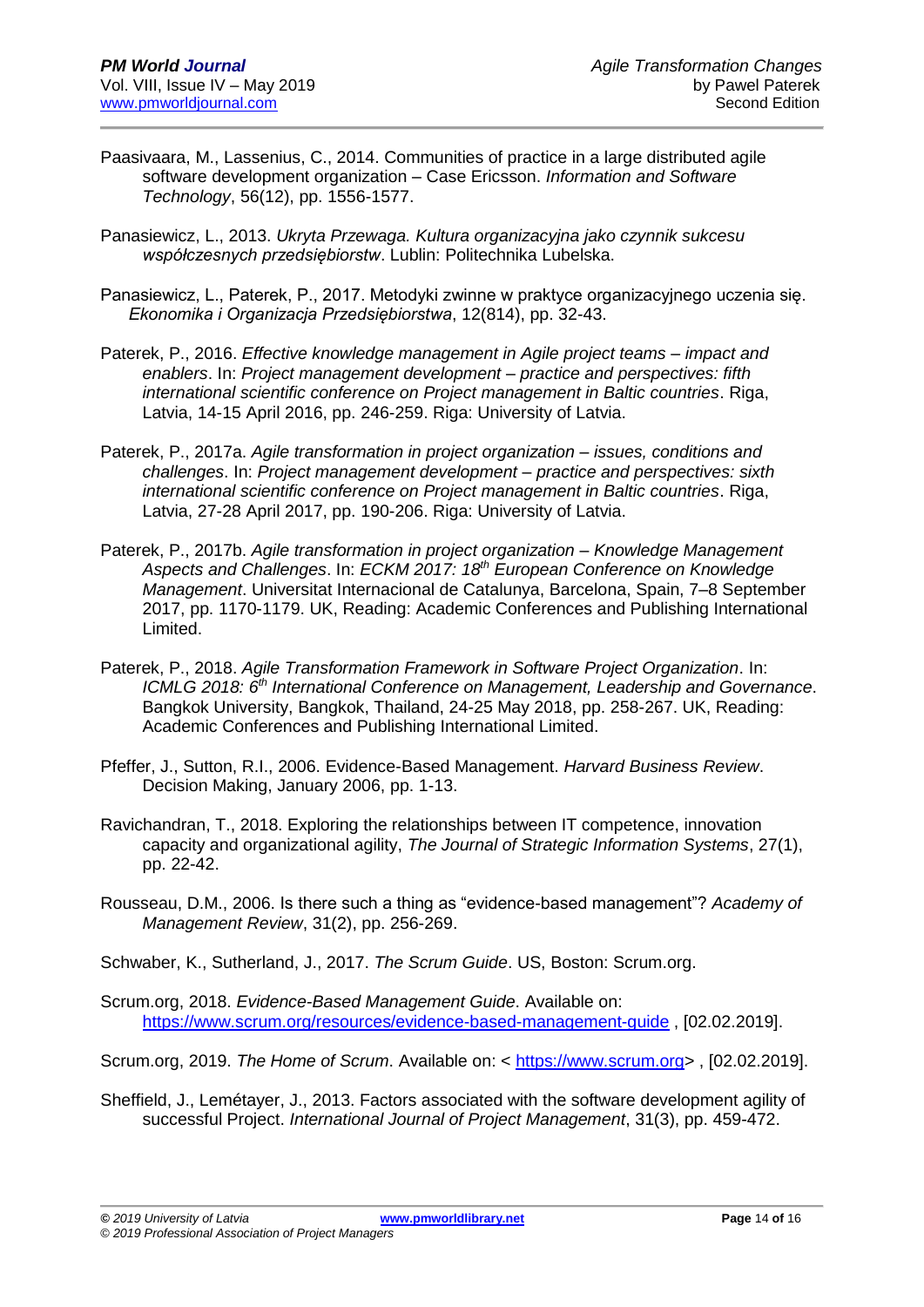- Solinski, A., Petersen, K., 2016. Prioritizing agile benefits and limitations in relation to practice usage. *Software Quality Journal*, 24(2), pp. 447-482.
- Spałek, S., 2013. *Dzielenie się wiedzą projektową w polskich przedsiębiorstwach. Zarys problematyki. Zarządzanie i Finanse, Journal of Management and Finance*, 11(1), Part 2, pp. 305–315.
- Trocki, M. ed., 2013. *Nowoczesne zarządzanie projektami*. Warszawa: Polskie Wydawnictwa Ekonomiczne.

Wirkus, M., Zejer, P., 2017. Uwarunkowania zastosowania metodyk zwinnych w przedsiębiorstwie. *Zeszyty Naukowe Politechniki Śląskiej. Organizacja i Zarządzanie*, Nr 114, s. 561-576.

Wyrozębski, P., 2014. *Zarządzanie wiedzą projektową*. Warszawa: Difin.